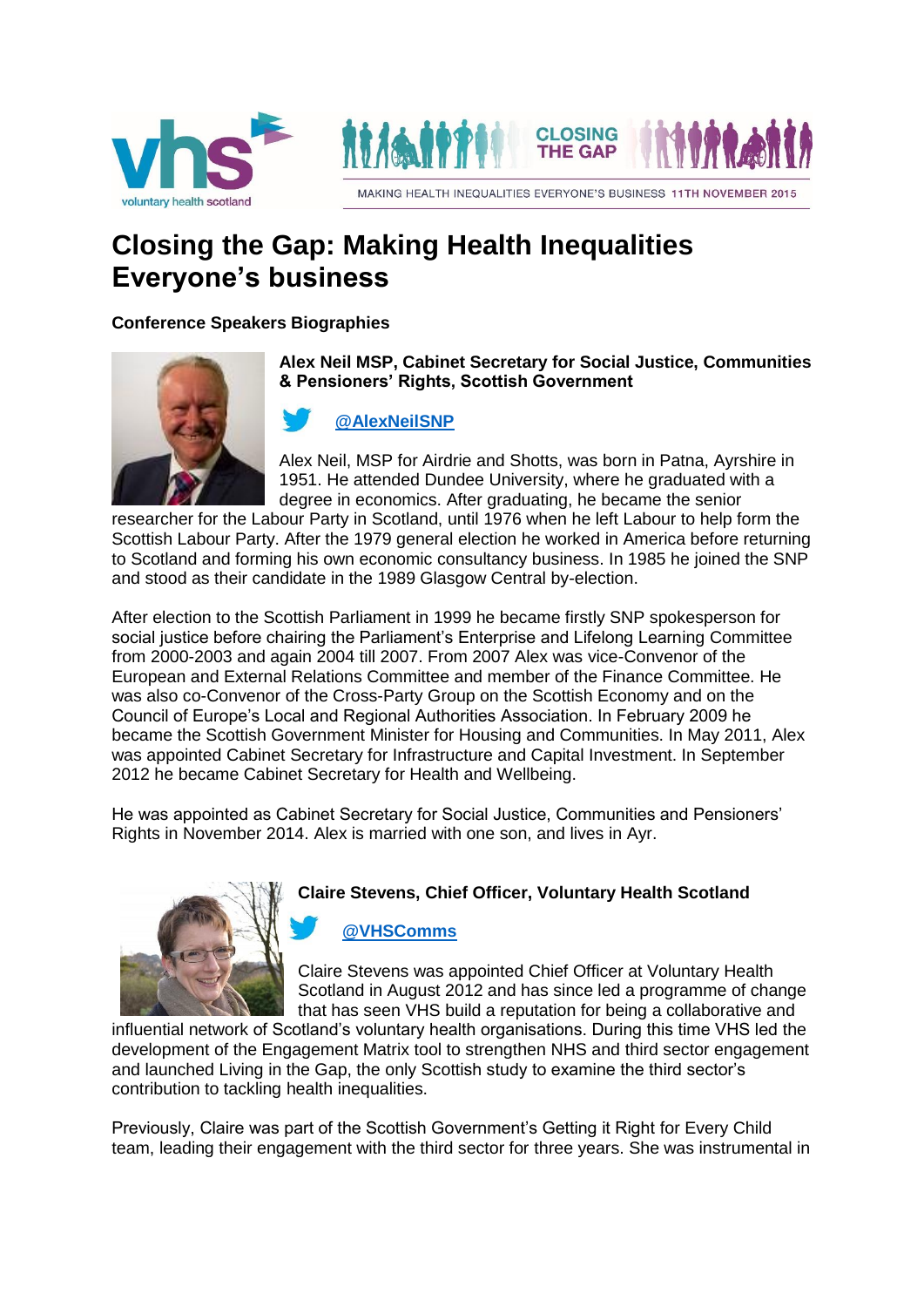the initiation of the National Third Sector GIRFEC project. Claire has carried out a wide range of executive and non-executive roles in Scotland's third sector over a 30 year period, including 10 years as Community Service Volunteers Director for Scotland and 3 years as CEO at Scottish Council for Single Homeless. She is a previous Convenor of the ACOSVO Board, a current Board member of Action on Smoking and Health Scotland and a member of the BBC Children in Need Scotland Appeals Committee.

### **Hilda Campbell, Chief Executive, COPE**

# **[@COPEScotland](https://twitter.com/COPEScotland)**

Hilda Campbell's career started when she was around 9 and her mum was diagnosed with systemic lupus erythematosus and her gran died in hospital, and when her belongings came home they had been thrown in a bin bag like so much rubbish and chocolate gingers she had

brought her gran were all loose in the bag and melted . She felt her mum was a guinea pig constantly being given tests and poked and prodded. Young as she was a part of her decided this is not the way it should be, services should be kinder and more considerate and work with people treating them with respect and not just as an interesting 'case'. Her mum died when she was 15, more to do with side effects to the treatment than the disease itself.

Originally she had planned to study biochemistry to find a cure for SLE however, ended up studying social sciences, frustrated with the approaches offered to people in distress she felt there needed to be some new ways of working, she went onto study psychiatric nursing however, this too did not offer the opportunities to find the change she felt that was needed in human services. Then she went to Drumchapel and with the community and other health professionals keen on finding new ways of working COPE was born. A community led service in West Glasgow committed to finding new ways of addressing mental/emotional distress and promoting resilience and self-management through the principles of coproduction and design, 24 years on, COPE Scotland has supported more than 20,000 people, they don't want to build an empire, they only want to share with others what they have learned. That new ways of delivering services and working with people with lived experience are possible and together answers can be found. On Twitter:



#### **Anne Jarvie CBE, Commissioner, Commission on Housing and Wellbeing**

# **[@ShelterScotland](https://twitter.com/shelterscotland)**

Following a distinguished career in nursing, Anne served as the Chief Nursing Officer for Scotland until her retirement in September 2004. She subsequently chaired the Expert Group commissioned by NHS Lothian to consider services provided to older people. She also

served on the Review Group which undertook the Independent Review of Free Personal and Nursing Care in Scotland, published in 2008. Anne Jarvie was appointed as a Non-Executive member of the NHS 24 Board in 2007 and she is Chairman of the Clinical Governance Committee, Chair of Glasgow Council for the Voluntary Sector, Chair of the Queen's Nursing Institute Scotland and she is also a member of the Marie Curie Scottish Advisory Board.

Most recently Anne was a member of the Commission on Housing and Wellbeing, an independent body that was set up by Shelter Scotland and which published its final report: A blueprint for Scotland's future, in June 2015. [www.housingandwellbeing.org](http://www.housingandwellbeing.org/)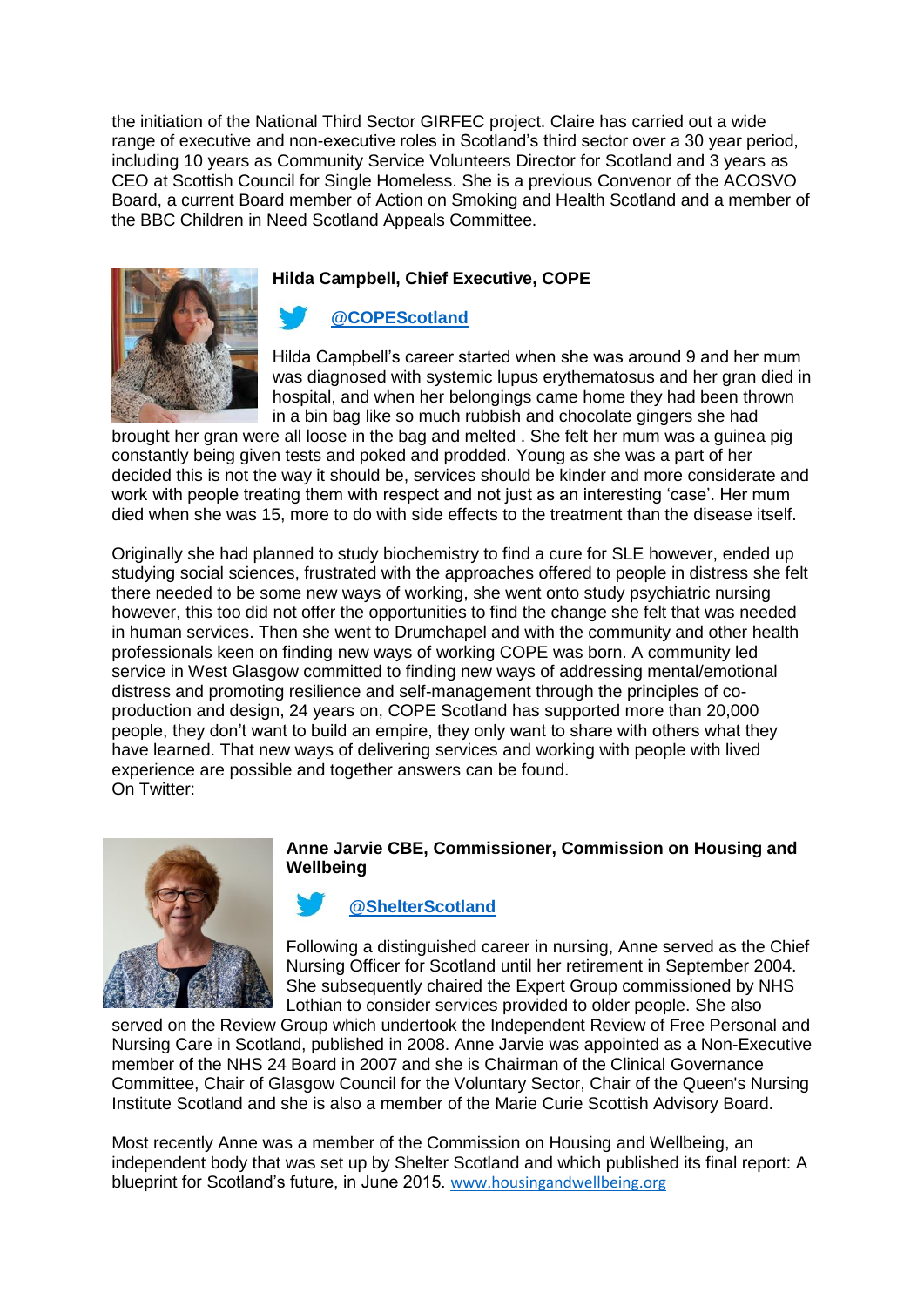

#### **Professor Carol Tannahill, Director, Glasgow Centre for Population Health**



Carol is the Director of the GCPH, having been involved in establishing the organisation and leading its development since 2004. She contributes to all the GCPH work programmes; and is a Principal

Investigator on the GoWell programme, investigating the impacts of urban regeneration on health.

Carol is a Fellow of the Faculty of Public Health and Honorary Professor with the University of Glasgow and Glasgow Caledonian University, and has contributed to a wide range of international, national and local public health policy and strategy developments.



#### **Conference Chair: Trisha McAuley OBE, Director, McAuley Policy & Management Ltd**

# **[@ScotConsumer](https://twitter.com/scotconsumer)**

Trisha McAuley is a consumer and public interest expert, a portfolio non-executive director and a management consultant. She was latterly the Senior Director for Scotland of Consumer Futures, formerly Consumer Focus. Trisha has twenty years' experience as a

successful senior leader in consumer affairs in Scotland and the UK, developing consumer policy, and advising government, regulators, service providers and businesses on how best to engage with, and take account of the needs of consumers and service users, particularly those who are most disadvantaged or vulnerable.

Trisha is a Non-executive Director of the Scottish Environment Protection Agency, NHS Greater Glasgow and Clyde, Glasgow City Health and Social Care Partnership and East Dunbartonshire Health and Social Care Partnership. She is the public interest member of the Institute of Chartered Accountants Scotland (ICAS) Discipline Board and a member of the Ofgem Gas Network Innovation Competition Expert Panel. She recently been appointed to the Board of Northern Ireland Water. Trisha has also established her own consultancy (McAuley Policy and Management Ltd), providing strategic advice on how companies, governments and service providers can add value by embedding the public interest into their governance and operations. Trisha is widely recognised as a national consumer champion and she was awarded an OBE in the 2015 New Year Honours list for services to consumer affairs.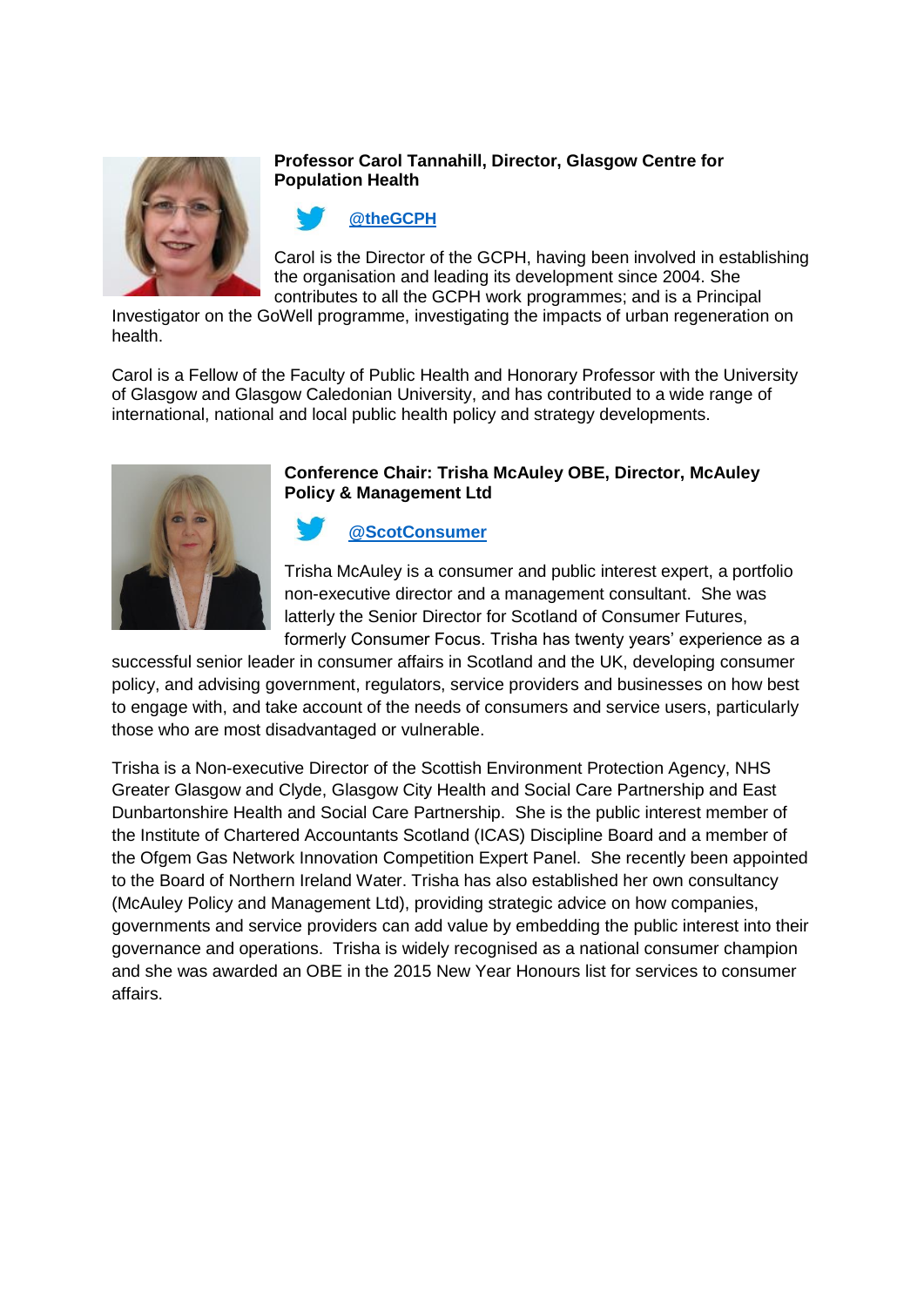

### **Political Panel Session Chair: David Robertson, Head of Public Relations, EMEA, Illumina**

# **[@VHSComms](https://twitter.com/VHSComms)**

David is Head of Public Relations, EMEA, for Illumina - the global leader in genomics. As such he is responsible for communications linking stakeholders to the company across Europe, Middle East,

Africa and CIS.

He is a former BBC New Presenter and Correspondent and reported from around the world including covering the Bosnian War from Sarajevo. He was an original member of the BBC News Channel presentation team and main anchor for BBC Reporting Scotland.

Before joining Illumina, David was Head of Communications and Marketing for the Cell Therapy Catapult – a leader in helping to commercialise the UK cell therapy industry to deliver health and wealth. David has also served as Leader External Communications, Europe Middle East & Africa for Thermo Fisher Scientific, a US global multi-billion dollar science company and prior to this, David was Head of Communications, Marketing & Public Affairs for the Wise Group, a social enterprise aiming to provide work focused solutions to social exclusion through employment, regeneration and sustainable development.

David is a Board Director of Voluntary Health Scotland, Member of the Chartered Institute of Public Relations and is currently based in London and Glasgow.



# **Political Panel Member: Jim Eadie MSP**

# **[@JimEadie\\_msp](https://twitter.com/JimEadie_msp)**

Jim Eadie's campaigning successes include the first ever All Party UK Warm Homes Group to campaign against fuel poverty, influencing legislation on behalf of the nursing profession and securing millions of pounds of funding for life sciences in Scotland.

He was the Head of medicines industry trade body ABPI Scotland for 5 years until 2007, representing a sector worth 300 million pounds to the Scottish Economy.

He has previously worked for the Royal College of Nursing in the constituency and for Scottish Television at Westminster. Since 2008 Jim has run his own consulting business working for clients in the corporate and voluntary sectors and was elected as an MSP in May 2011.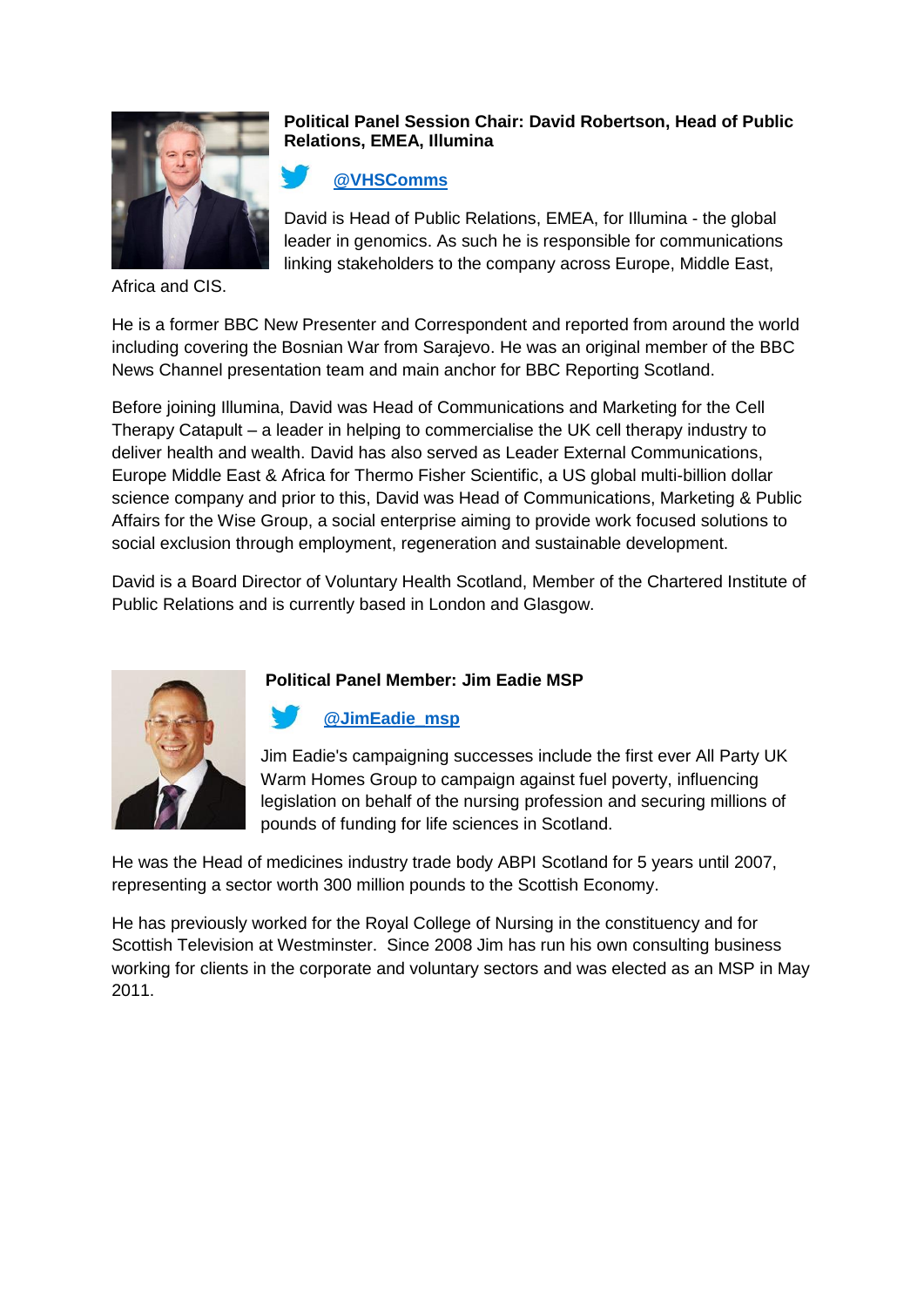

# **Political Panel Member: Jim Hume MSP**

# @ [jimhumeLibDem](https://twitter.com/jimhumeLibDem)

Jim Hume MSP, Scottish Liberal Democrat Spokesperson for Health and Housing. Jim was first elected in 2007 to represent the South Scotland region. As health spokesperson he's led the party's policy on mental health and the future of primary care services.

On health inequalities Jim says, "It's well known that there's a close link between deprivation and poor health. But we must not accept that where you live should determine your health chances, and that should always be the driver when we set about tackling health inequality and Scotland's health record".



#### **Political Panel Member: Jenny Marra MSP**

# [@JennyMarra](https://twitter.com/JennyMarra)

Jenny was born in Dundee in 1977 and educated at St John's High School before going on to study history at St Andrews University from where she won a scholarship to Emory University in Atlanta, USA. Jenny returned to her home town and spent five years promoting Dundee as a

location for students, research and investment as Head of Press at Dundee University.

After a stint as the Labour MEP's spokesperson in Brussels and Strasbourg, Jenny took a Scots law degree and qualified in both Scots and English law and Scottish legal practice.

She is a member of the GMB, Community the Union and Amnesty International

Jenny served as the Shadow Minister for Community Safety and Legal Affairs and was appointed Shadow Minister for Youth Employment and Deputy Finance in June 2013.



#### **Political Panel Member: Nanette Milne MSP**

Nanette was educated at Aberdeen High School for Girls, and qualified as a doctor at Aberdeen University in 1965. She trained initially in Anaesthetics, gaining her fellowship in 1969. She took a few years out in the early '70's to bring up her two young children, and thereafter worked part-time in cancer related research.

She joined the Conservative Party in 1974, moving from grass roots activist and branch committee member to constituency chairman and president, and then was vice-chairman of the Scottish Conservative Party from 1989-1993. She contested the Aberdeen South seat in the 1999 Scottish Parliamentary election, and the Gordon seat for Westminster in 2001 and for Holyrood in 2003, when she came second to the Liberal-Democrats, increasing the Conservatives' share of the vote. In 2007, Nanette was once re-elected as Member of the